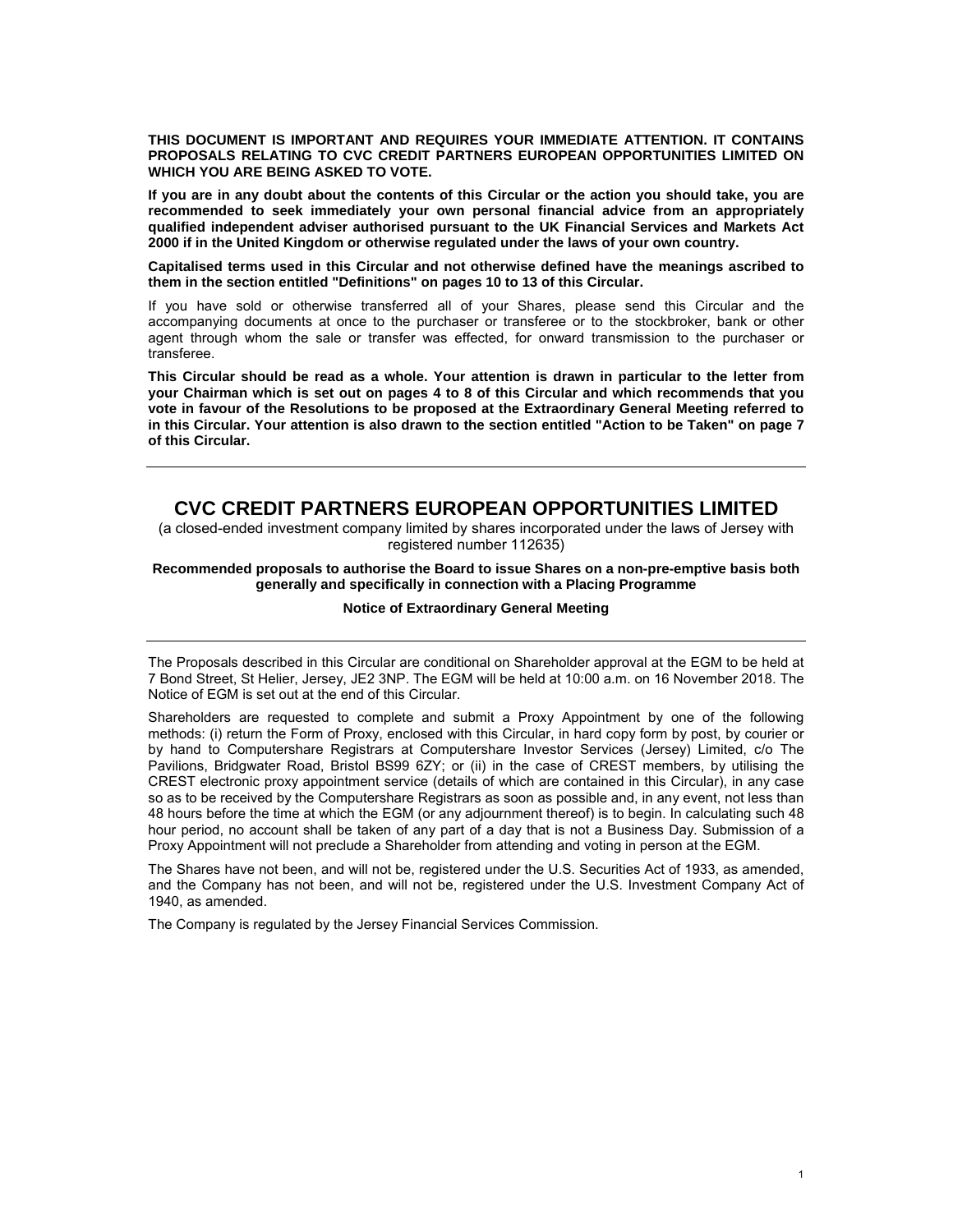# **TABLE OF CONTENTS**

## **Page State State State State State State State State State State State State State State State State State St**

| EXPECTED TIMETABLE OF EVENTS            | 3  |
|-----------------------------------------|----|
| <b>PART I: LETTER FROM THE CHAIRMAN</b> |    |
| PART II: ADDITIONAL INFORMATION         | 9  |
| PART III: DEFINITIONS                   | 10 |
| NOTICE OF EXTRAORDINARY GENERAL MEETING | 14 |
| FORM OF PROXY FOR USE AT THE EGM        | 16 |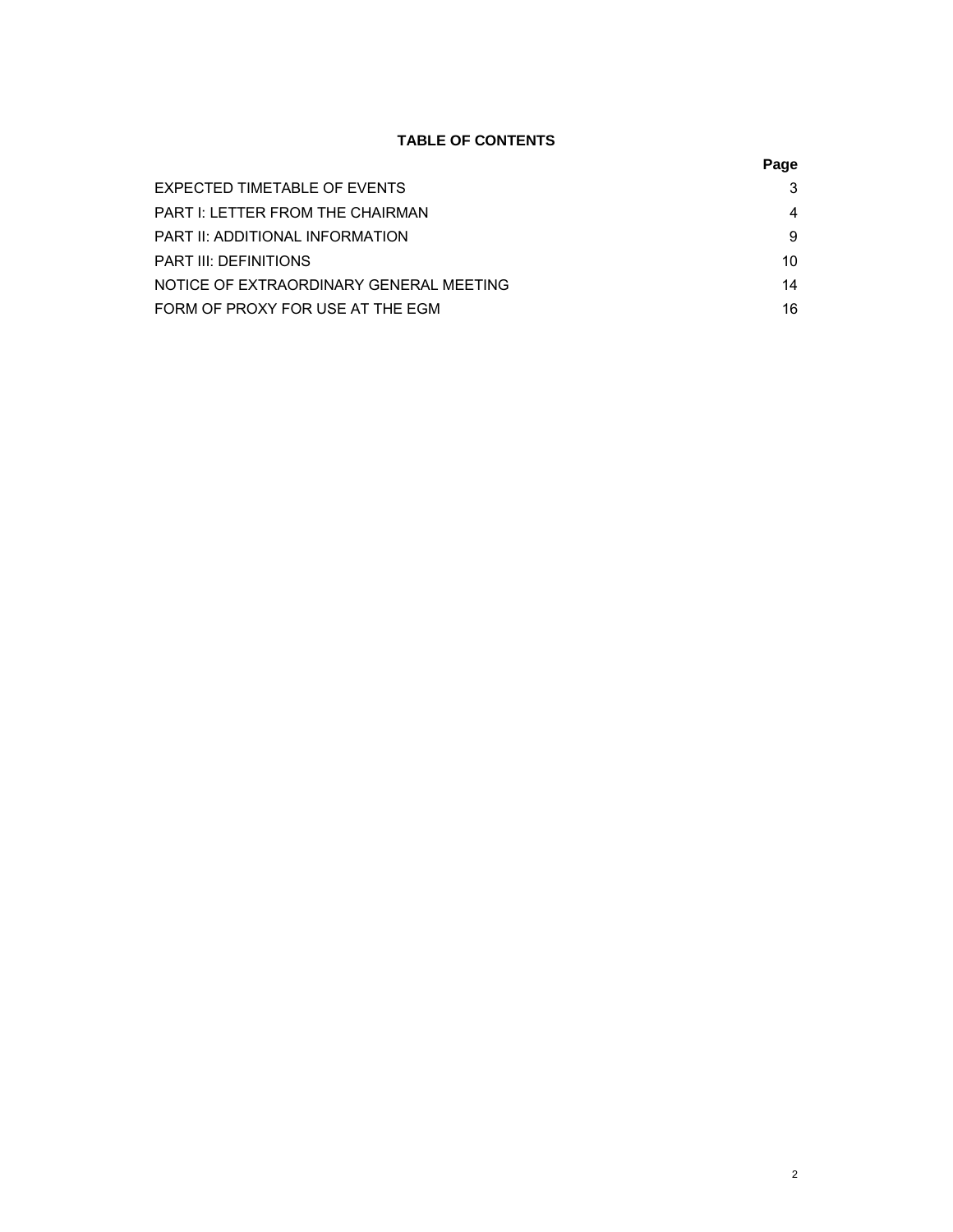## **EXPECTED TIMETABLE OF EVENTS**

The anticipated dates and sequence of events relating to the implementation of the Proposals are set out below:

| <b>Publication of this Circular</b>                                           | 25 October 2018                                                                                                                                                                                               |
|-------------------------------------------------------------------------------|---------------------------------------------------------------------------------------------------------------------------------------------------------------------------------------------------------------|
| Record date for participation and voting at the EGM                           | Close of business on 14 November<br>2018                                                                                                                                                                      |
| Latest time and date for the receipt of the Proxy<br>Appointment for the EGM* | 10:00 a.m. on 14 November 2018                                                                                                                                                                                |
| <b>Extraordinary General Meeting</b>                                          | 10:00 a.m. on 16 November 2018                                                                                                                                                                                |
| Publication of the Prospectus and Placing Programme<br>opens                  | expected to be around the end of<br>November 2018                                                                                                                                                             |
| <b>Placing Programme closes</b>                                               | the earlier of the date on which the<br>maximum number of New Shares<br>has been issued under the Placing<br>Programme or the date that is twelve<br>months from the date of publication<br>of the Prospectus |

Each of the times and dates in the expected timetable of events may be adjusted at the Company's discretion. If any of the above times and/or dates change, the revised time(s) and/or date(s) will be notified to Shareholders by an announcement through an RIS provider and any such announcement will be placed on the Company's website.

All references to times are to London times.

\* Please note that the latest time for receipt of the Proxy Appointment in respect of the EGM is 48 hours (excluding any part of a day which is not a Business Day) prior to the time allotted for the EGM.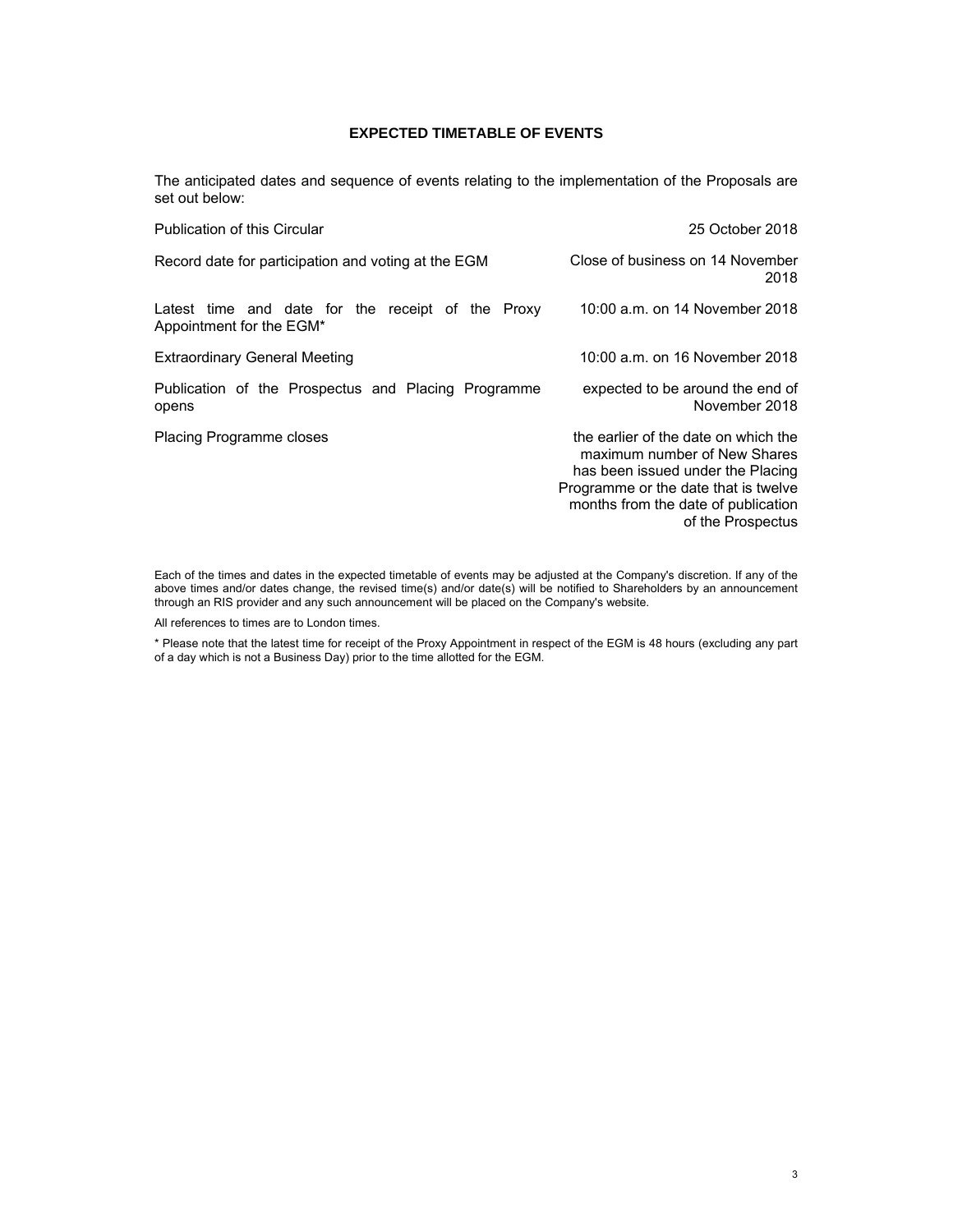## **PART I: LETTER FROM THE CHAIRMAN**

# **CVC CREDIT PARTNERS EUROPEAN OPPORTUNITIES LIMITED**

(a closed-ended investment company limited by shares incorporated under the laws of Jersey with registered number 112635)

Directors: Richard Boléat Mark Tucker David Wood

Registered office: IFC 1 The Esplanade St Helier Jersey JE14BP

25 October 2018

To the Shareholders

Dear Sir or Madam

## **RECOMMENDED PROPOSALS TO AUTHORISE THE BOARD TO ISSUE SHARES ON A NON-PRE-EMPTIVE BASIS BOTH GENERALLY AND SPECIFICALLY IN CONNECTION WITH A PLACING PROGRAMME**

## **NOTICE OF EXTRAORDINARY GENERAL MEETING**

## **1. INTRODUCTION**

In the last 12 months, the Company has sold 49,593,233 Shares out of treasury, partly to satisfy ongoing demand and to manage the premium at which the Shares trade, and partly through strategic placings to raise capital for new investments. Given the continuing demand for the Shares, and the rate at which the Company has been issuing Shares out of treasury, the Company is already approaching the limit on the Directors' authority to issue Shares on a non-pre-emptive basis that was granted by the Shareholders at the 2018 AGM.

For the reasons set out in this Circular, the Directors believe that it is in the Company's interests that authority be granted to the Directors to issue further Shares on a non-pre-emptive basis. Such authority would enable the Directors to meet the ongoing demand for the Shares and to realise the Board's strategic objective to increase the Company's asset base over time, to the benefit of all Shareholders.

Accordingly, the Board is putting forward proposals to Shareholders to disapply the pre-emption rights contained in the Articles both generally, with respect to a limited number of Shares, and specifically, for the purposes of a Placing Programme to be launched by the Company in due course (the "**Proposals**").

The Proposals comprise: (i) renewing the Board's general authority to issue, on a non-pre-emptive basis, up to such number of Shares that represents 10 per cent. of the Company's issued share capital as at 16 November 2018 (being the date of the EGM), such authority to have effect until the conclusion of the Company's 2019 AGM (the "**General Authority**"); and (ii) granting the Board specific authority to issue, on a non-pre-emptive basis, up to 500 million New Shares under the Placing Programme, such authority being in addition to the General Authority and to have effect for the duration of the Placing Programme (being the period commencing on the date on which the Prospectus is published and ending on the earlier of: (i) the date that is twelve months after that date; or (ii) the date on which the maximum number of New Shares has been issued under the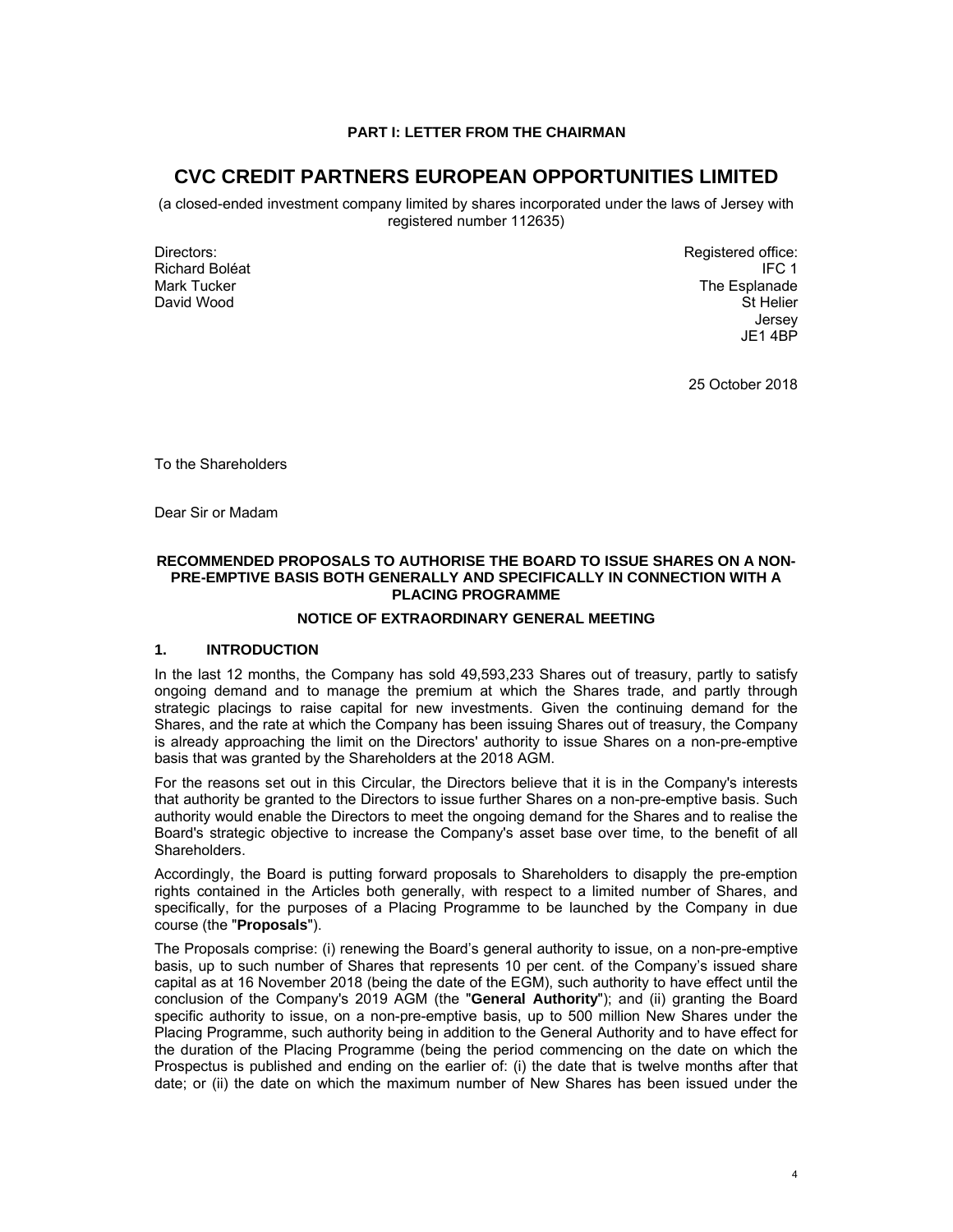Placing Programme) (the "**Specific Authority**" and, together with the General Authority, the "**Authorities**")). If the Specific Authority is granted, the Company expects to publish the Prospectus in connection with the Placing Programme around the end of November 2018. For the purposes of this Circular, a reference to "issuing Shares" is to be taken to include selling Shares out of treasury.

The Company is therefore convening an Extraordinary General Meeting to seek approval from Shareholders to disapply pre-emption rights in relation to the issue of Shares up to the number of Shares specified in the Authorities.

The Proposals described in this Circular are conditional on Shareholder approval which is being sought at the EGM to be held at 7 Bond Street, St. Helier, Jersey JE2 3NP. The EGM will be held at 10:00 a.m. on 16 November 2018. The Notice of EGM is set out at the end of this Circular.

Your Board considers that the Proposals are in the best interests of the Company and Shareholders as a whole. Accordingly, the Board unanimously recommends that Shareholders vote in favour of the Resolutions to be proposed at the EGM. **Shareholders are therefore urged to complete and submit their Proxy Appointment without delay, whether or not they intend to attend the EGM.**

## **2. THE PROPOSALS**

## *Reasons for the disapplication of pre-emption rights*

The Articles contain pre-emption rights such that the Company is not permitted to allot (for cash) equity securities (being Shares or C Shares or rights to subscribe for, or convert securities into, Shares or C Shares) or sell (for cash) any Shares or C Shares held in treasury, unless it has first offered to allot or sell (for cash), to each existing Shareholder and C Shareholder on the same or more favourable terms, a proportion of those Shares or C Shares, the aggregate value of which (at the proposed issue price) is as nearly as practicable equal to the proportion of the Net Asset Value represented by the Shares and/or C Shares held by such Shareholder and/or C Shareholder.

These pre-emption rights may be disapplied or modified, either generally or specifically, by Extraordinary Resolution and, once disapplied, any such disapplication may be renewed, further renewed, varied or revoked by Special Resolution.

## *Background to and rationale for the General Authority*

At the 2018 AGM, Shareholders granted the Directors authority to allot and issue, on a non-preemptive basis, up to 42,619,785 Shares (being equivalent to approximately 10 per cent. of the issued share capital of the Company at that time) (the "**2018 AGM Authority**"). The 2018 AGM Authority was granted for the period until the conclusion of the 2019 AGM.

Since the 2018 AGM, the Sterling Shares have traded at an average premium to the Net Asset Value per Sterling Share of 0.62 per cent. and the Euro Shares have traded at an average premium to the Net Asset Value per Euro Share of 0.93 per cent. Such premiums are the result of ongoing demand for the Shares from investors. To satisfy this demand, the Company has sold 36,071,791 Sterling Shares and 3,996,442 Euro Shares out of treasury in the period up to 23 October 2018 (being the latest practicable date prior to the publication of this Circular). If this rate of issuance were to continue, the maximum number of Shares the Directors are able to issue pursuant to the 2018 AGM Authority will soon be reached.

In the light of the continuing demand for the Shares, and having regard to the benefits of growing the Company's asset base, the Board is seeking further authority from its Shareholders generally to disapply pre-emption rights in relation to the issue of such number of Shares as represents 10 per cent of the Shares in issue (excluding any Shares held in treasury) as at the date of the EGM.

The Company currently holds 20,855,307 Sterling Shares and 6,003,583 Euro Shares in treasury. If the General Authority is granted, it is the Board's intention to make use of such authority to sell Shares from treasury to the extent available, or to issue New Shares to the extent permitted under applicable law, in each case on a non-pre-emptive basis, to meet demand until such time as the Placing Programme commences. Once the Placing Programme has commenced, the Board may issue New Shares under the Placing Programme.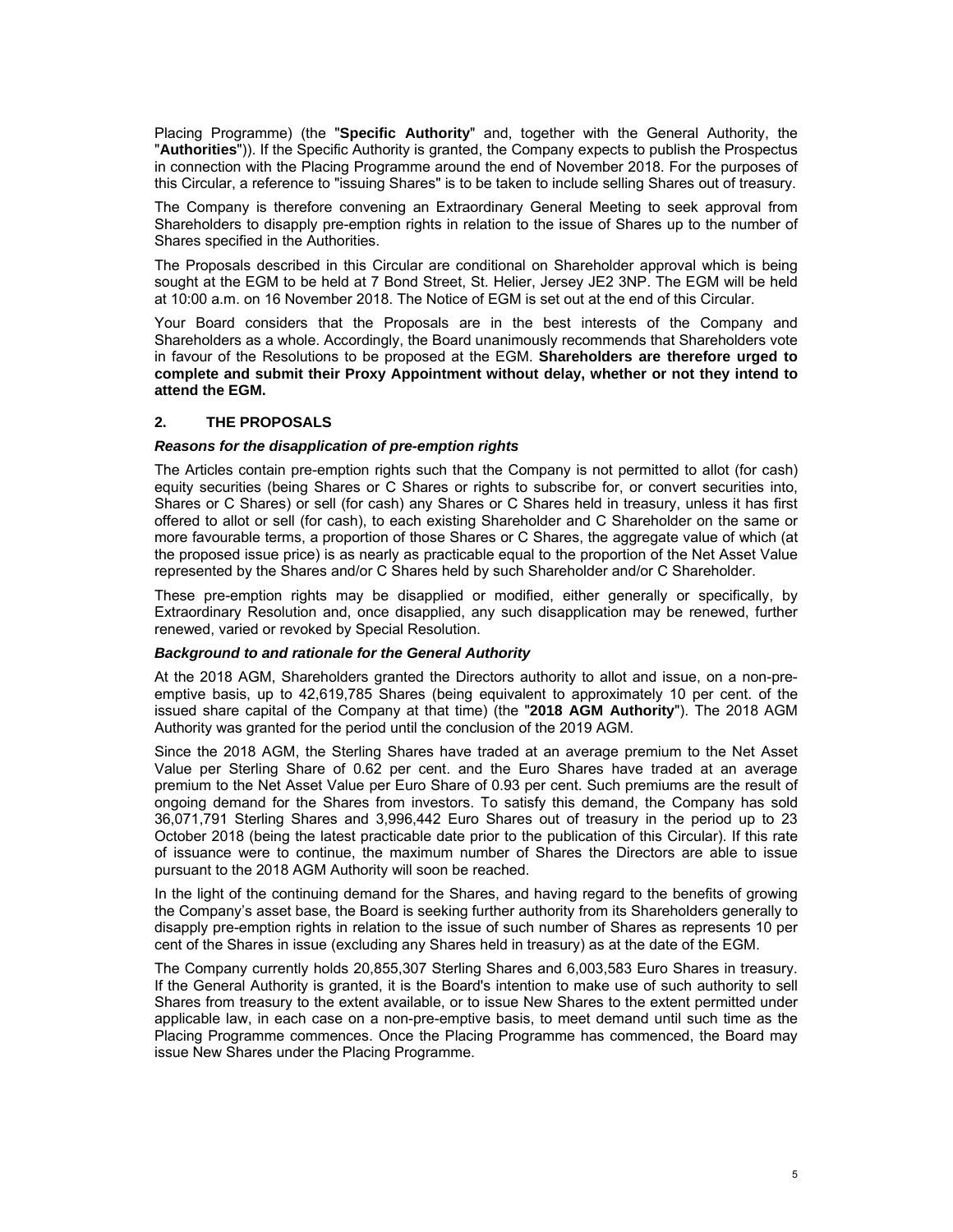The disapplication of pre-emption rights for the purposes of the General Authority is proposed through Resolution 1, which, being a renewal of the 2018 AGM Authority, is being proposed as a Special Resolution.

## *Background to and rationale for the Placing Programme and the Special Authority*

In addition to premium management, the Directors would also intend to use the Placing Programme to realise their strategic objective to increase the Company's asset base over time, which the Directors consider would be beneficial to all Shareholders.

The Company's investment policy is to pursue its investment objective through investing in the Investment Vehicle (which is a compartment of CECO). The Directors intend to invest the net proceeds of any Placing under the Placing Programme, in accordance with the Company's investment policy, directly into the Investment Vehicle. In the case of a Placing of C Shares, the Company will invest the net proceeds of any Placing under the Placing Programme directly into the separate compartment of CECO pending the conversion of the C Shares into Ordinary Shares.

The Specific Authority sought at the EGM is in addition to the General Authority and, if approved by the Shareholders at the EGM, will allow the Company to disapply the pre-emption rights contained in the Articles in respect of up to 500 million New Shares, such disapplication to have effect for the duration of the Placing Programme (being the period commencing on the date on which the Prospectus is published and ending on the earlier of: (i) the date that is twelve months after that date; or (ii) the date on which the maximum number of New Shares has been issued under the Placing Programme). As at the date of this Circular, the number of New Shares the Company would be able to issue pursuant to the Placing Programme equates to approximately 108 per cent. of the Shares in issue (excluding Shares held in treasury).

The Placing Programme is conditional on the granting of the Specific Authority.

The disapplication of pre-emption rights for the purpose of the Specific Authority is proposed through Resolution 2, which is being proposed as an Extraordinary Resolution.

If Resolution 2 is not passed, the Company will not proceed with the Placing Programme.

## *Benefits of the Proposals*

The Directors believe that the Proposals should yield the following principal benefits:

- greater scope to invest and, accordingly, enable the Investment Vehicle Manager to develop and further diversify the Investment Vehicle's portfolio;
- provide the Company with the ability to raise additional capital so that it is able to take advantage of investment opportunities as and when they arise in the future;
- maintain the Company's ability to issue Shares to manage better the premium at which the Shares trade to their Net Asset Values per Share from time to time;
- potential to enhance the Net Asset Values per Share of Existing Shares through new issuance at a premium to Net Asset Values per Share, after the costs related to the issuance have been deducted;
- diversifying and growing the Company's Shareholder base which, in turn, may generate greater liquidity in the Shares; and
- a reduction of the total expense ratio per Share by spreading the Company's fixed running costs over a larger capital base.

If the Proposals are approved by Shareholders, the Board will only use the Authorities and issue Shares at prices (after the costs related to the issuance have been deducted) not less than the prevailing Net Asset Values per Share and when the Board believes that it is in the best interests of the Company and its Existing Shareholders to do so.

The Board considers that the Proposals are appropriate for a closed-ended investment fund such as the Company and will enable the Company to realise the benefits described above.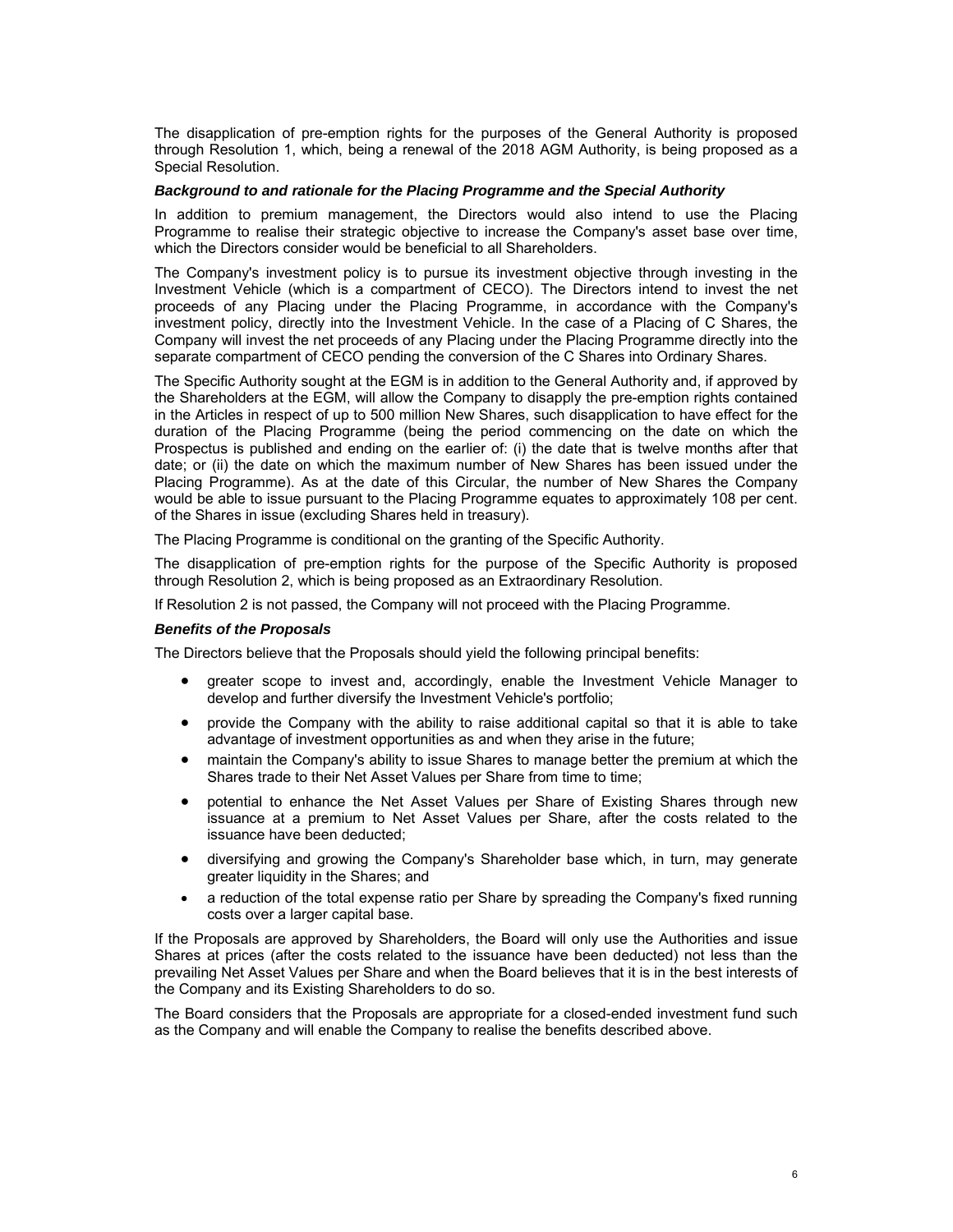## **3. THE RESOLUTIONS**

You will find the Notice of EGM set out at the end of this Circular.

Resolution 1 to be proposed at the EGM will be proposed as a Special Resolution (requiring a majority of two thirds of the votes cast to be passed) to disapply the pre-emption rights in the Articles in respect of such number of Shares as represents 10 per cent of the Shares in issue (excluding any Shares held in treasury) as at the date of the EGM, such disapplication to have effect until the conclusion of the 2019 AGM (unless previously renewed, varied or revoked by the Company in a general meeting).

Resolution 2 to be proposed at the EGM will be proposed as an Extraordinary Resolution (requiring a majority of three quarters of the votes cast to be passed) to disapply the pre-emption rights in the Articles in respect of 500 million New Shares to be issued under the Placing Programme, such disapplication to have effect for the duration of the Placing Programme (being the period commencing on the date on which the Prospectus is published and ending on the earlier of: (i) the date that is twelve months after that date; or (ii) the date on which the maximum number of New Shares has been issued under the Placing Programme) unless previously renewed, varied or revoked by the Company in a general meeting.

All persons holding Shares at close of business on 14 November 2018, or if the EGM is adjourned, on the register of members of the Company at close of business 48 hours before the time of the adjourned EGM, shall be entitled to attend and vote at the EGM and shall be entitled on a poll to 1.17 votes per Sterling Share held and 1 vote per Euro Share held. As at 23 October 2018 (being the last practicable date prior to the publication of this Circular) the Company's issued share capital, excluding treasury shares, comprised 125,649,469 Euro Shares and 337,470,654 Sterling Shares and, therefore, the total number of voting rights in the Company as at 23 October 2018 was 520,490,134 votes.

**If Resolution 1, which is a Special Resolution, is not passed, after the 2018 AGM Authority is exhausted, the Company will not be able to issue any further Shares and, consequently, will be unable to take steps to manage any premium to the Net Asset Values per Share at which the Shares may trade.** 

**If Resolution 2, which is an Extraordinary Resolution, is not passed, the Company will not proceed with the Placing Programme and, consequently, the Board will be unable to pursue its strategic aim to increase the Company's asset base for the time being.** 

## **4. ACTION TO BE TAKEN**

Whether or not you intend to attend the EGM, you should ensure that your Proxy Appointment is submitted by one of the following means:

- (1) return the Form of Proxy, enclosed with this Circular, in hard copy form by post, by courier or by hand to Computershare Investor Services (Jersey) Limited, c/o The Pavilions, Bridgwater Road, Bristol BS99 6ZY; or
- (2) in the case of CREST members, by utilising the CREST electronic proxy appointment service in accordance with the procedures set out in the notes to the Notice of EGM.

In each case, the Proxy Appointment must be received by the Company not less than 48 hours before the time of the EGM. In calculating such 48 hour period, no account shall be taken of any part of a day that is not a Business Day. To be valid, the relevant Proxy Appointment should be completed in accordance with the instructions accompanying it and lodged with Computershare Registrars by the relevant time.

Submission of a Proxy Appointment will not affect a Shareholder's right to attend and vote at the EGM.

A quorum consisting of two Shareholders present in person or by proxy is required for the EGM.

If you have any questions about this document, the EGM or how to complete the Form of Proxy or to appoint a proxy through the CREST electronic proxy appointment service, please call Computershare Registrars on 0370 707 4040 (from within the UK) or +44 370 707 4040 (from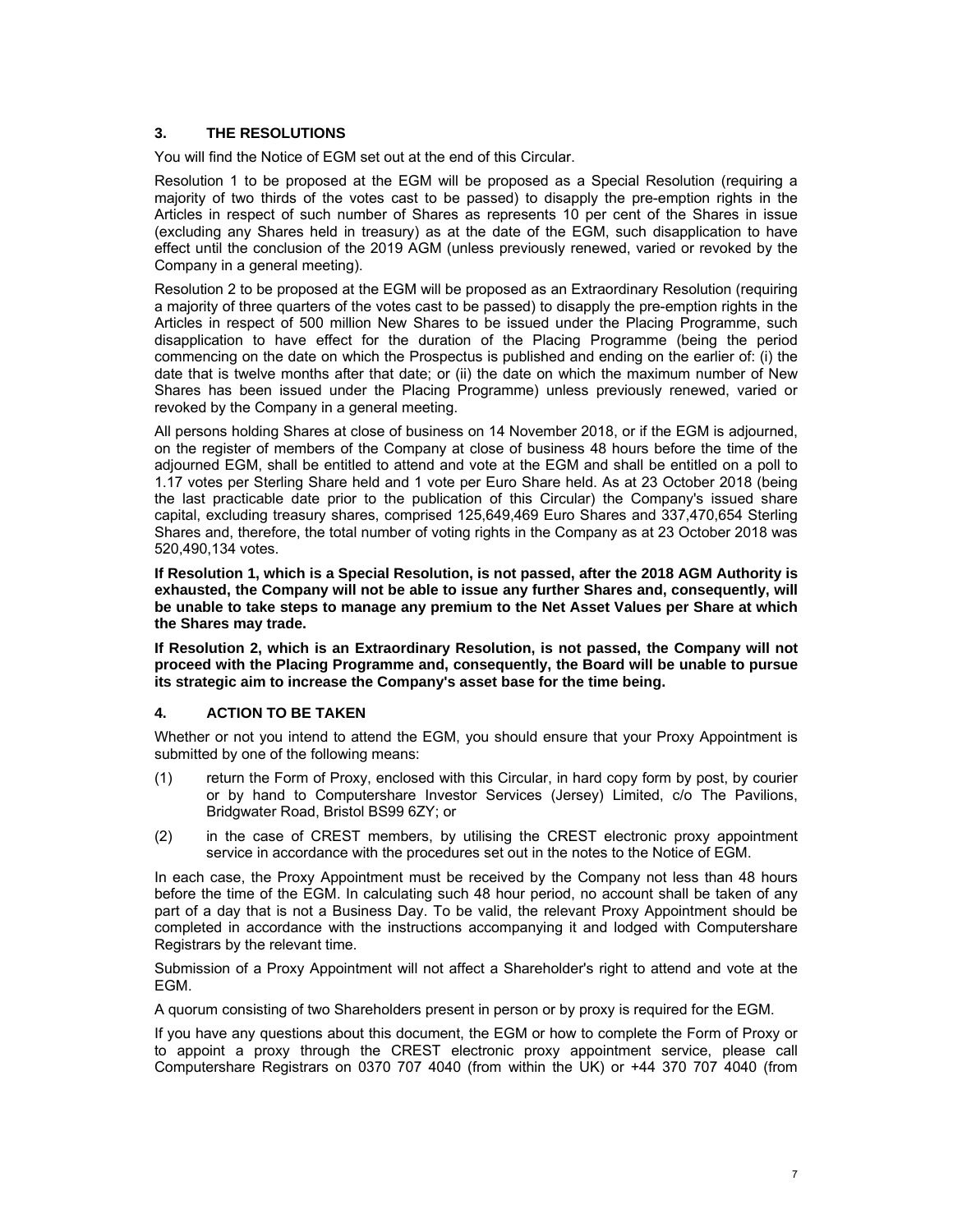outside the UK). Lines are open from 8.00 a.m. to 6.00 p.m. (London time), Monday to Friday excluding public holidays in England and Wales.

## **5. RISKS RELATING TO THE PROPOSALS**

If the General Authority and the Specific Authority are approved by the Shareholders, Existing Shareholders who do not participate in a Placing (whether pursuant to the General Authority or under the Placing Programme pursuant to the Specific Authority) will have their percentage holding diluted following each issue of New Shares or each sale of Existing Shares from treasury. Assuming that the maximum number of Shares are issued or sold under the General Authority and the maximum number of Shares are issued under the Placing Programme (being 546,312,012 Shares as at the date of this Circular), this will result in a dilution of between approximately 51 per cent. (if only Euro Shares are issued) and 55 per cent. (if only Sterling Shares are issued) in Existing Shareholders' voting control of the Company.

## **6. RECOMMENDATION**

**Your Board considers that the Proposals are in the best interests of the Company and the Shareholders as a whole. Accordingly, the Board unanimously recommends that Shareholders vote in favour of the Resolutions to be proposed at the EGM. Shareholders are therefore urged to complete and submit their Proxy Appointment without delay, whether or not they intend to attend the EGM.** 

Yours faithfully,

Richard Boléat **Chairman**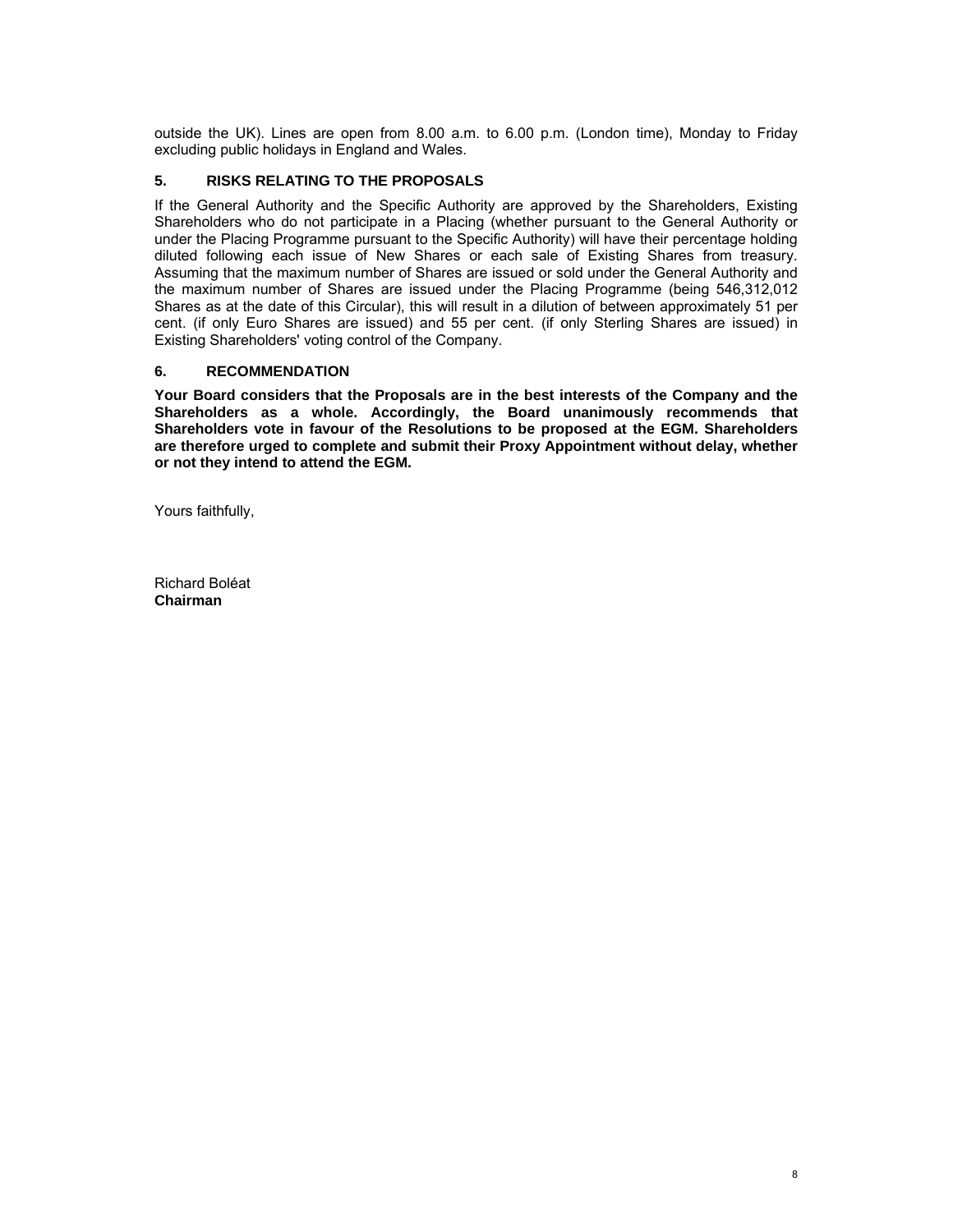## **PART II: ADDITIONAL INFORMATION**

# **1. CONSENT**

The Investment Vehicle Manager has given and not withdrawn its written consent to the inclusion of the references to its name in the form and context in which it appears.

## **2. DOCUMENTS ON DISPLAY**

Copies of each of: (i) this Circular; and (ii) the Articles will be available for inspection at the registered office of the Company at IFC1, The Esplanade, St. Helier, Jersey, JE1 4BP, during normal business hours on any Business Day, from the date of this Circular until the conclusion of the EGM, and at the place of the EGM for at least 15 minutes prior to, and during, the EGM.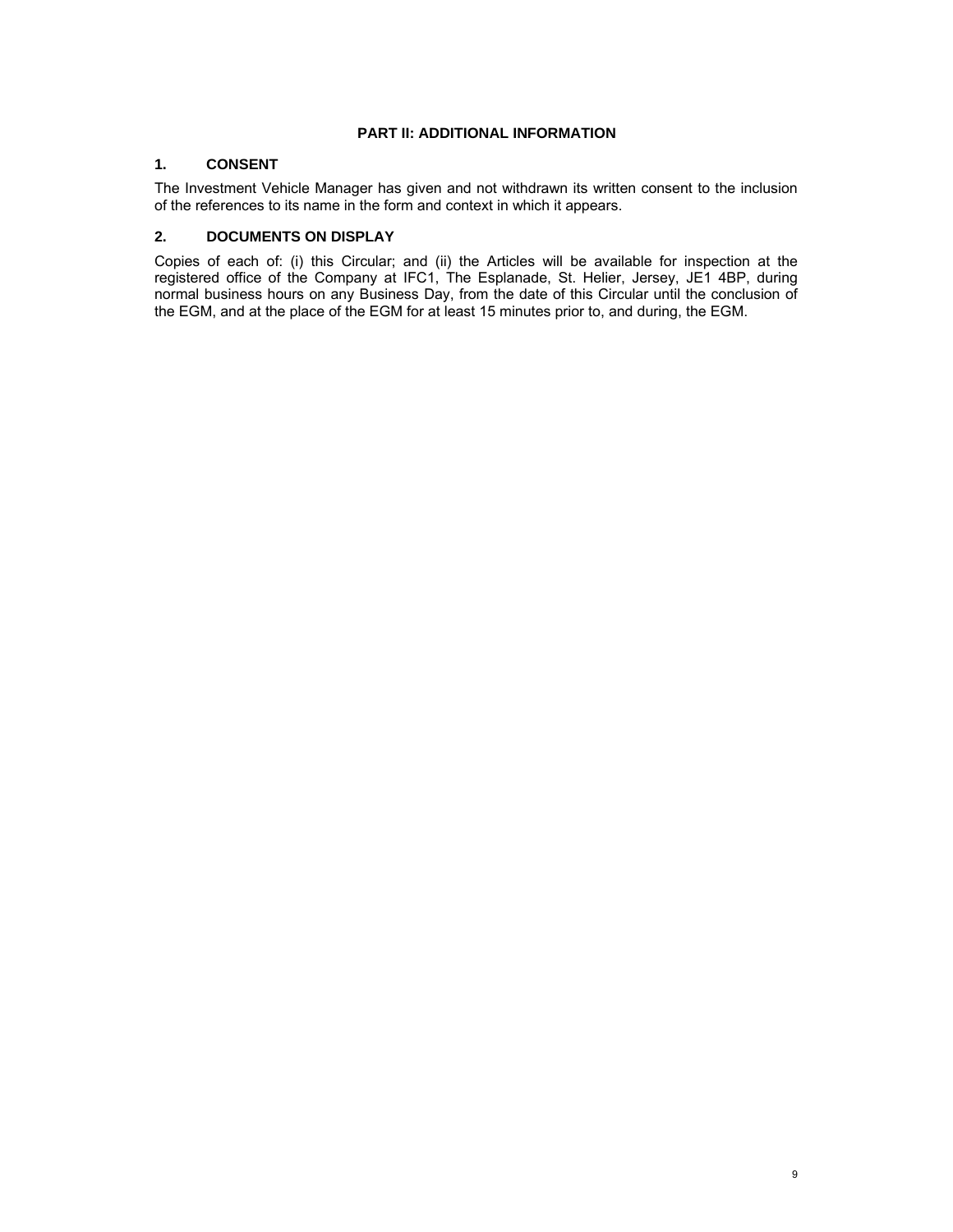**PART III: DEFINITIONS** 

| "2018 AGM"                 | the annual general meaning of the Company held on 24<br>April 2018                                                                                                                                                                                                                                                                                                                                                 |
|----------------------------|--------------------------------------------------------------------------------------------------------------------------------------------------------------------------------------------------------------------------------------------------------------------------------------------------------------------------------------------------------------------------------------------------------------------|
| "2018 Authority"           | the authority to issue up to 42,619,785 Shares on a non-<br>pre-emptive basis (representing 10 per cent. of the<br>Shares in issue as at the date of the 2018 AGM) granted<br>to the Directors by Special Resolution at the 2018 AGM                                                                                                                                                                               |
| "2019 AGM"                 | the annual general meeting of the Company to be held in<br>2019                                                                                                                                                                                                                                                                                                                                                    |
| "Articles"                 | the memorandum and articles of association of the<br>Company                                                                                                                                                                                                                                                                                                                                                       |
| "Authorities"              | the General Authority and the Specific Authority                                                                                                                                                                                                                                                                                                                                                                   |
| "Board" or "Directors"     | the board of directors of the Company                                                                                                                                                                                                                                                                                                                                                                              |
| "Business Day"             | any day on which the London Stock Exchange and banks<br>in Jersey are normally open for business                                                                                                                                                                                                                                                                                                                   |
| "C Share"                  | a redeemable ordinary share of no par value in the capital<br>of the Company issued as a "C Share" of such class (and<br>denominated in such currency) as the Directors may<br>determine in accordance with the Articles, and having<br>such rights and being subject to such restrictions as are<br>contained in the Articles and which will convert into<br>Correspondent Shares in accordance with the Articles |
| "CECO"                     | CVC European Credit Opportunities S.ar.I, a company<br>incorporated in Luxembourg with registered number<br>B0158090<br>established<br>and<br>Luxembourg<br>as<br>a<br>compartmentalised securitisation company (société de<br>securitisation) within the meaning of the Securitisation<br>Law, the entity through which the Company pursues its<br>investment policy                                              |
| "Circular"                 | this circular                                                                                                                                                                                                                                                                                                                                                                                                      |
| "Companies Law"            | the Companies (Jersey) Law, 1991, as amended,<br>extended or replaced and any ordinance,<br>statutory<br>instrument or regulation made thereunder                                                                                                                                                                                                                                                                  |
| "Company"                  | CVC Credit Partners European Opportunities Limited, a<br>closed-ended investment company incorporated in Jersey<br>under the Companies Law on 20 March 2013 with<br>registered number 112635                                                                                                                                                                                                                       |
| "Computershare Registrars" | Computershare Investor Services (Jersey) Limited                                                                                                                                                                                                                                                                                                                                                                   |
| "Correspondent Shares"     | the Shares of the relevant class into which C Shares of a<br>particular class are to be converted as determined by the<br>Directors at the time of issue of the relevant class of C<br>Shares, subject as may subsequently be amended by the<br>Directors to reflect any change in the currency classes of<br>the Company's Shares                                                                                 |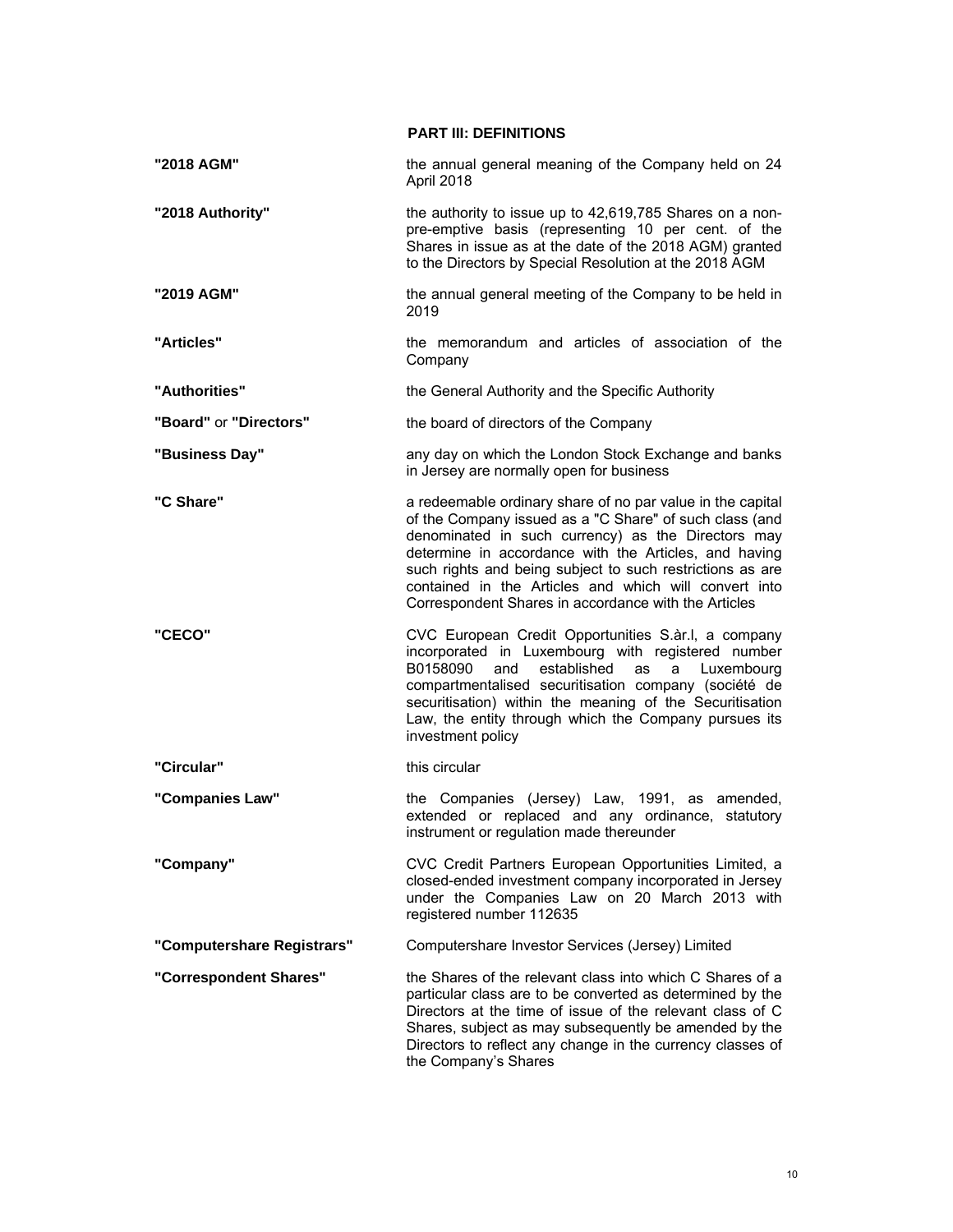| "CREST"                                     | the facilities and procedures for the time being of the<br>relevant system of which Euroclear has been approved<br>as operator pursuant to the CREST Regulations                                                                                                                                                  |  |  |
|---------------------------------------------|-------------------------------------------------------------------------------------------------------------------------------------------------------------------------------------------------------------------------------------------------------------------------------------------------------------------|--|--|
| "CREST Jersey Regulations"                  | the Companies (Uncertificated Securities) (Jersey) Order<br>1999                                                                                                                                                                                                                                                  |  |  |
| "CREST Manual"                              | the compendium of documents entitled CREST Manual<br>issued by Euroclear from time to time and comprising the<br>CREST Reference<br>Manual,<br>CREST Central<br>the<br>Counterparty Service Manual, the CREST International<br>Manual, the CREST Rules, CCSS Operations Manual<br>and the CREST Glossary of Terms |  |  |
| "CREST Proxy Instruction"                   | has the meaning given to it in Note 8 of the notes to the<br>Notice of EGM                                                                                                                                                                                                                                        |  |  |
| "CREST Regulations"                         | the Uncertificated Securities Regulations 2001 of the<br>United Kingdom (SI No. 2001/3755) and the CREST<br>Jersey Regulations                                                                                                                                                                                    |  |  |
| "EGM" or "Extraordinary General<br>Meeting" | the extraordinary general meeting of the Company<br>convened for 10:00 a.m. on 16 November 2018 (or any<br>adjournment thereof), notice of which is set out at the end<br>of this Circular                                                                                                                        |  |  |
| "Existing Shareholders"                     | the holders of Existing Shares                                                                                                                                                                                                                                                                                    |  |  |
| "Existing Shares"                           | the Shares of no par value in issue in the capital of the<br>Company as at the date of the Circular                                                                                                                                                                                                               |  |  |
| "Extraordinary Resolution"                  | a resolution passed by a majority of not less than seventy<br>five per cent. of the votes of the members entitled to vote<br>and voting in person or by proxy at a general meeting                                                                                                                                |  |  |
| "Euro"                                      | the lawful currency of certain member states of the<br>European Union                                                                                                                                                                                                                                             |  |  |
| "Euro Shares"                               | Euro denominated Ordinary Shares                                                                                                                                                                                                                                                                                  |  |  |
| "Euroclear"                                 | Euroclear UK & Ireland Limited                                                                                                                                                                                                                                                                                    |  |  |
| "Financial Conduct Authority" or<br>"FCA"   | the Financial Conduct Authority and any successor<br>thereof                                                                                                                                                                                                                                                      |  |  |
| "Form of Proxy"                             | the form of proxy accompanying this Circular                                                                                                                                                                                                                                                                      |  |  |
| "FSMA"                                      | the Financial Services and Markets Act 2000, as<br>amended                                                                                                                                                                                                                                                        |  |  |
| "General Authority"                         | has the meaning given to it in Part 1 of this Circular under<br>the heading "Introduction"                                                                                                                                                                                                                        |  |  |
| "Investment Vehicle"                        | compartment A of CECO                                                                                                                                                                                                                                                                                             |  |  |
| "Investment Vehicle Manager"                | CVC Credit Partners Investment Management Limited,<br>being the investment manager of the Investment Vehicle<br>and the Conversion Vehicle                                                                                                                                                                        |  |  |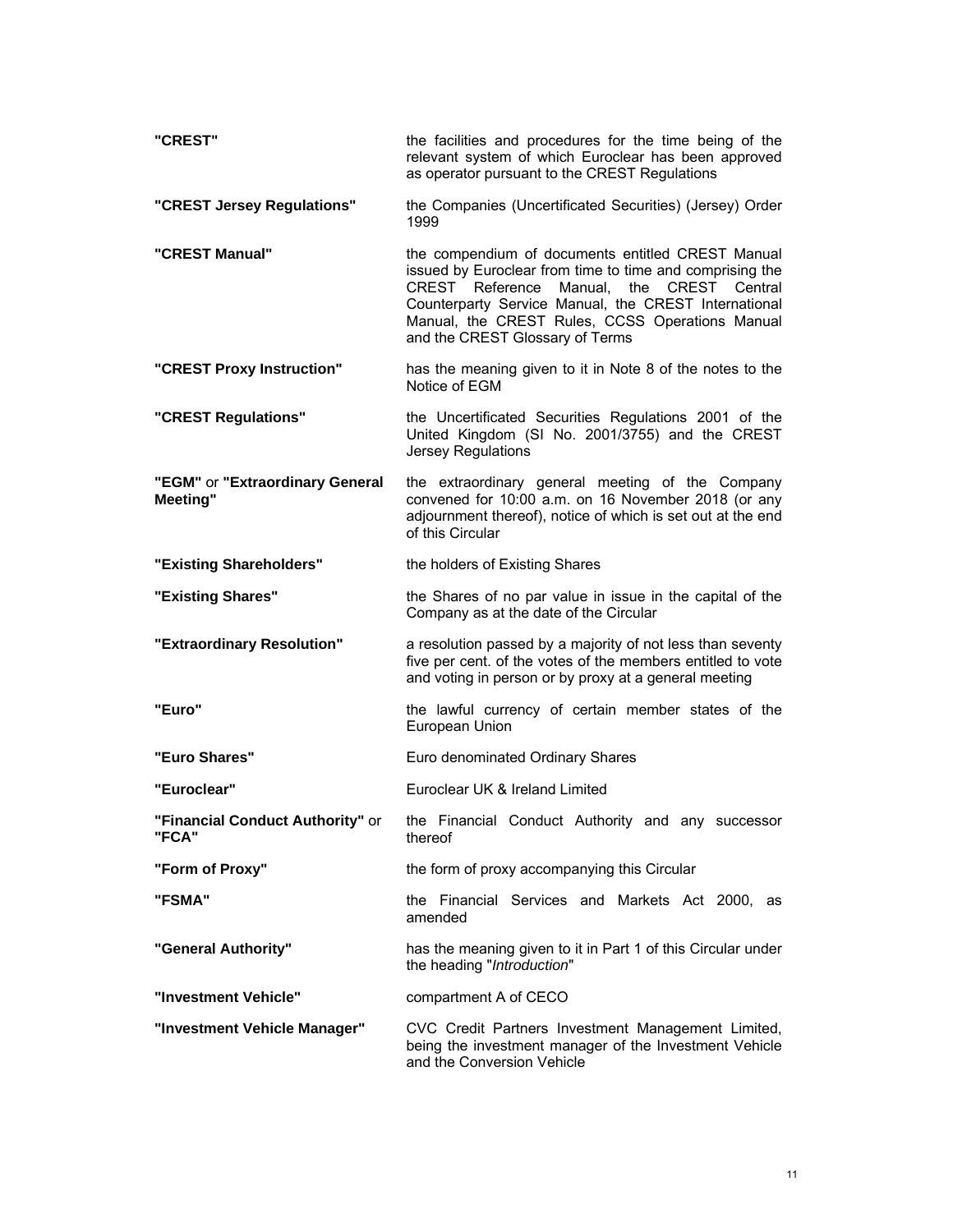| "issue"                 | means the issue of Shares by the Company and includes<br>the sale of Shares held by the Company in treasury                                                                                                                                                                                                                                                                                            |
|-------------------------|--------------------------------------------------------------------------------------------------------------------------------------------------------------------------------------------------------------------------------------------------------------------------------------------------------------------------------------------------------------------------------------------------------|
| "Listing Rules"         | the Listing Rules made by the UK Listing Authority<br>pursuant to Part VI of the UK Financial Services and<br>Markets Act 2000, as amended from time to time                                                                                                                                                                                                                                           |
| "London Stock Exchange" | the London Stock Exchange                                                                                                                                                                                                                                                                                                                                                                              |
| "Main Market"           | the Premium Segment of the London Stock Exchange's<br>Main Market for securities admitted to trading                                                                                                                                                                                                                                                                                                   |
| "Net Asset Value"       | the aggregate value of the assets of the Company less its<br>liabilities (including accrued but unpaid fees) attributable<br>to a class of Shares, in each case determined by the<br>Directors in their absolute discretion in accordance with<br>the accounting principles adopted by the Directors                                                                                                   |
| "New Shares"            | new Shares to be issued pursuant to the General<br>Authority or under the Placing Programme pursuant to the<br><b>Specific Authority</b>                                                                                                                                                                                                                                                               |
| "Notice of EGM"         | the notice convening the EGM as set out at the end of<br>this Circular                                                                                                                                                                                                                                                                                                                                 |
| "Official List"         | the official list maintained by the UK Listing Authority<br>pursuant to Part VI of FSMA                                                                                                                                                                                                                                                                                                                |
| "Ordinary Share"        | a redeemable ordinary share of no par value in the capital<br>of the Company issued as a "Share" of such class<br>(denominated in such currency) as the Directors may<br>determine in accordance with the Articles and having<br>such rights and being subject to such restrictions as are<br>contained in the Articles                                                                                |
| "Placing"               | any placing of Shares to one or more investors either<br>generally, pursuant to the General Authority, or under the<br>Placing Programme pursuant to the Specific Authority                                                                                                                                                                                                                            |
| "Placing Programme"     | the proposed programme of placings of, in aggregate, up<br>to 500 million New Shares, as such will be described in<br>the Prospectus, commencing on the date on which the<br>Prospectus is published and ending on the earlier of: (i)<br>the date that is twelve months after that date; or (ii) the<br>date on which the maximum number of New Shares has<br>been issued under the Placing Programme |
| "Proposals"             | the proposals described in section 2 of Part I of this<br>Circular                                                                                                                                                                                                                                                                                                                                     |
| "Prospectus"            | the prospectus to be issued by the Company in<br>connection with the Placing Programme following the<br>EGM if Resolution 2 is approved, currently anticipated to<br>be published around the end of November 2018                                                                                                                                                                                      |
| "Proxy Appointment"     | the appointment, by a member entitled to attend and vote<br>at the EGM, of a proxy to attend and vote instead of the<br>member at the EGM, made by one of the means<br>described in section 4 of Part I of this Circular                                                                                                                                                                               |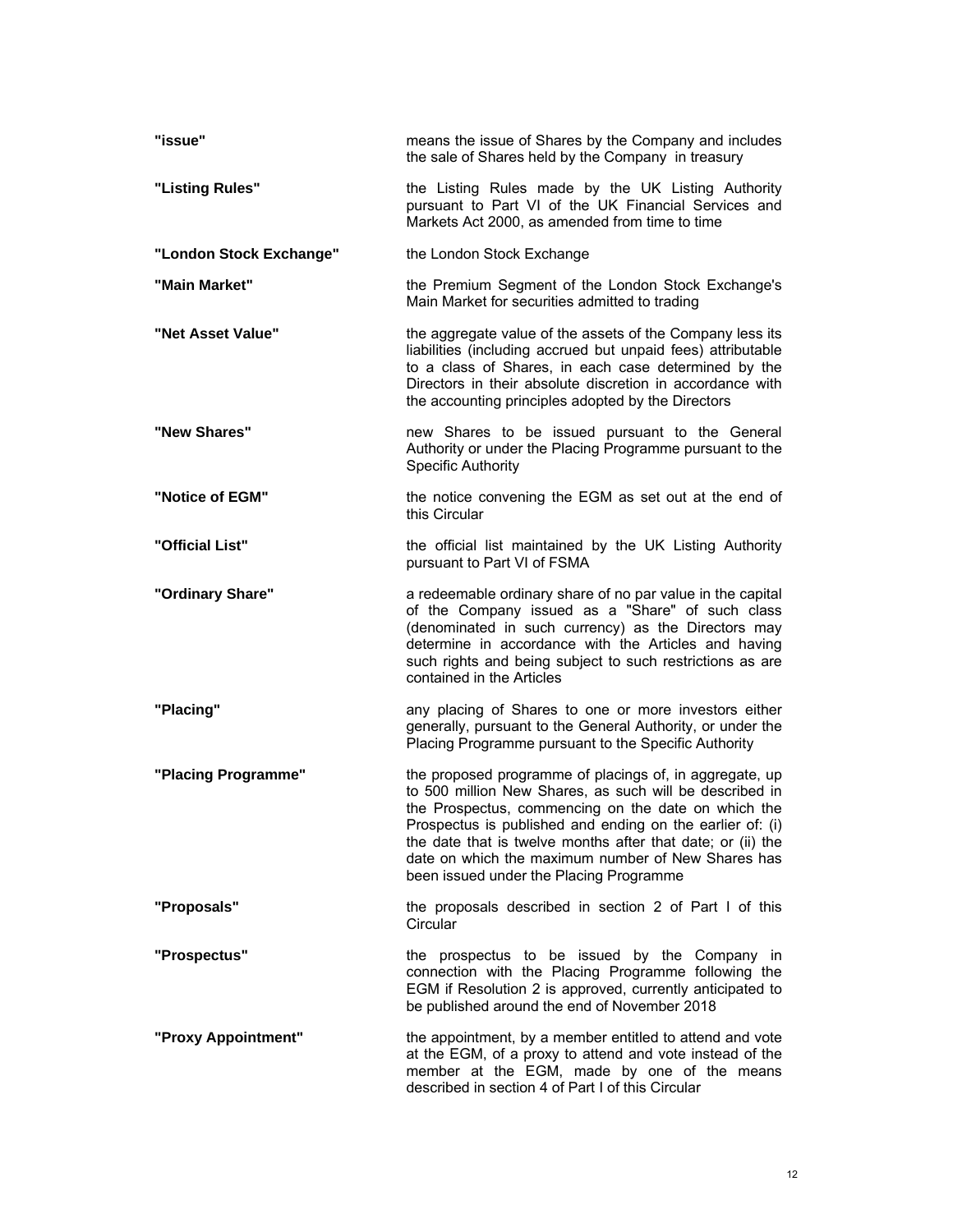| "Resolution 1"         | the first resolution to be proposed at the EGM, as a<br>Special Resolution, as contained in the Notice of EGM,<br>pursuant to which the General Authority is being sought                                              |
|------------------------|------------------------------------------------------------------------------------------------------------------------------------------------------------------------------------------------------------------------|
| "Resolution 2"         | the second resolution to be proposed at the EGM, as an<br>Extraordinary Resolution, as contained in the Notice of<br>EGM, pursuant to which the Specific Authority is being<br>sought                                  |
| "Resolutions"          | Resolution 1 and Resolution 2                                                                                                                                                                                          |
| "Shareholder"          | a holder of Shares                                                                                                                                                                                                     |
| "Shares"               | Ordinary Shares and/or C Shares, as the context may<br>require                                                                                                                                                         |
| "Special Resolution"   | a resolution passed at a general meeting of the Company<br>by a majority representing not less than two thirds of the<br>members present in person or by proxy and entitled to<br>vote and voting at a general meeting |
| "Specific Authority"   | has the meaning given to it in Part I of this Circular under<br>the heading "Introduction"                                                                                                                             |
| "Sterling"             | the lawful currency of the United Kingdom                                                                                                                                                                              |
| "Sterling Shares"      | Sterling denominated Ordinary Shares                                                                                                                                                                                   |
| "UK Listing Authority" | the FCA in its capacity as the competent authority for<br>listing in the United Kingdom pursuant to Part VI of FSMA                                                                                                    |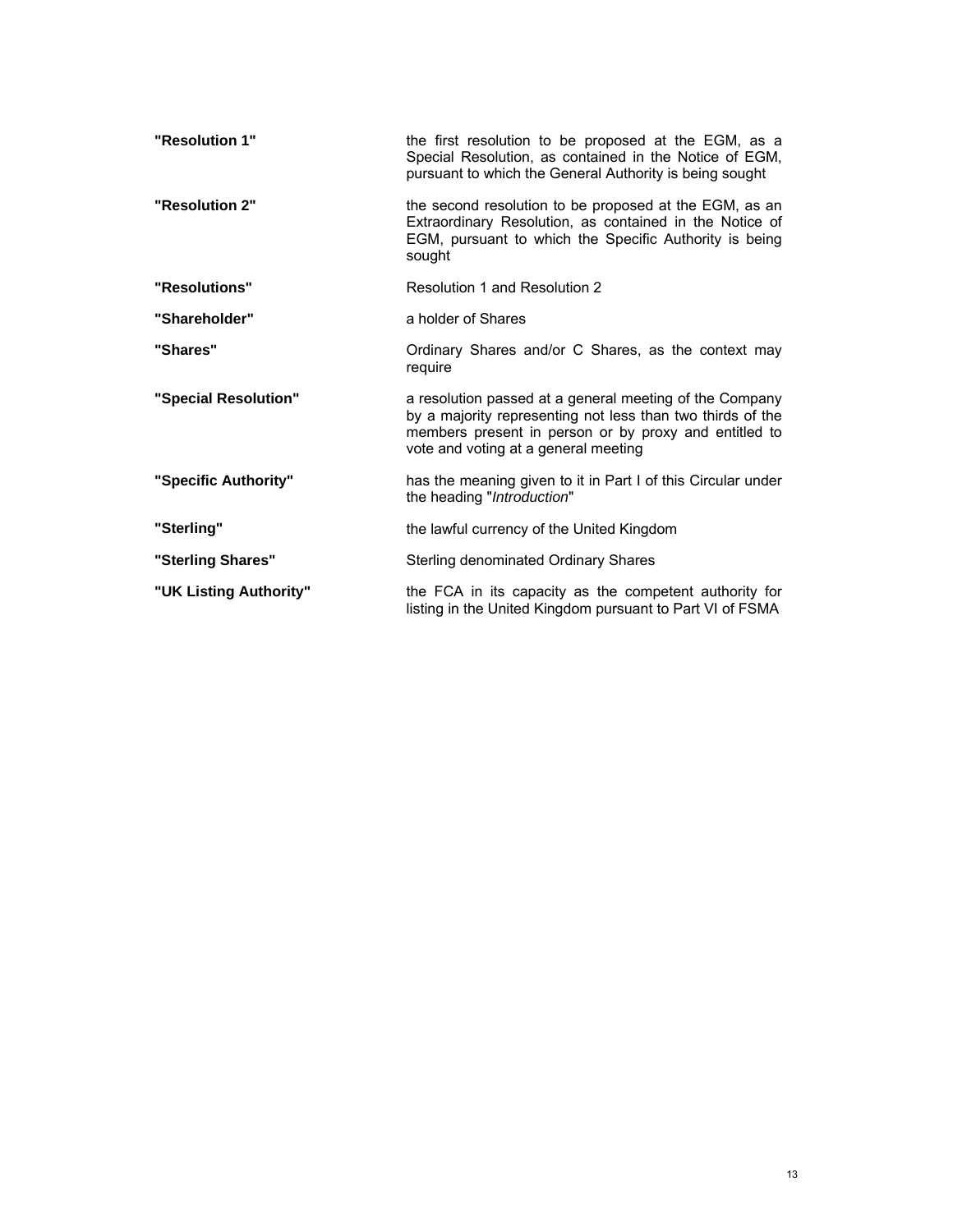# **CVC CREDIT PARTNERS EUROPEAN OPPORTUNITIES LIMITED**

(a closed-ended investment company limited by shares incorporated under the laws of Jersey with registered number 112635)

## (the "**Company**")

## **NOTICE OF EXTRAORDINARY GENERAL MEETING**

**NOTICE** is hereby given that an Extraordinary General Meeting of the Company will be held at 7 Bond Street, St. Helier, Jersey, JE2 3NP at 10:00 a.m./p.m. on 16 November 2018 to consider and, if thought fit, to pass the Resolutions set out below, which will be proposed as a Special Resolution and as an Extraordinary Resolution.

**Capitalised terms used in this Notice of EGM and not otherwise defined have the meanings ascribed to them in the Circular of the Company dated 25 October 2018.** 

## **SPECIAL RESOLUTION**

(1) **THAT** Article 3 of the Articles shall be and is hereby disapplied and authority be conferred on the Board to allot, grant options over or otherwise dispose of up to such number of Shares as represents 10 per cent of the Shares in issue (excluding any Shares held in treasury) as at the date of the EGM, without offering such Shares or options pre-emptively, such authority to expire at the conclusion of the next annual general meeting of the Company unless previously renewed, varied or revoked by the Company in general meeting, save that the Company shall be entitled to make offers or agreements before the expiry of such power which would or might require equity securities to be allotted and issued after such expiry and the Directors shall be entitled to allot and issue equity securities pursuant to any such offer or agreement as if the power conferred hereby had not expired.

## **EXTRAORDINARY RESOLUTION**

(2) **THAT** Article 3 of the Articles shall be and is hereby disapplied and authority be conferred on the Board to allot, grant options over or otherwise dispose of Shares, provided that this power shall be limited to the allotment and issue, pursuant to the Prospectus to be published by the Company in due course, of up to an aggregate number of 500 million New Shares under the Placing Programme and that such disapplication authority shall commence on the date on which the Prospectus is published and shall expire at the end of the twelve month period following such date (being the closing date of the Placing Programme), unless previously renewed, varied or revoked by the Company in general meeting, save that the Company shall be entitled to make offers or agreements before the expiry of such power which would or might require equity securities to be allotted and issued after such expiry and the Directors shall be entitled to allot and issue equity securities pursuant to any such offer or agreement as if the power conferred hereby had not expired. The Specific Authority granted by this Resolution 2 shall be in addition to, and not in place of, the General Authority set out in Resolution 1 and any subsequent renewal thereof.

*By Order of the Board* 

**CVC CREDIT PARTNERS EUROPEAN OPPORTUNITIES LIMITED** 

Date: 25 October 2018

*Registered office:* IFC 1 The Esplanade St Helier Jersey JE1 4BP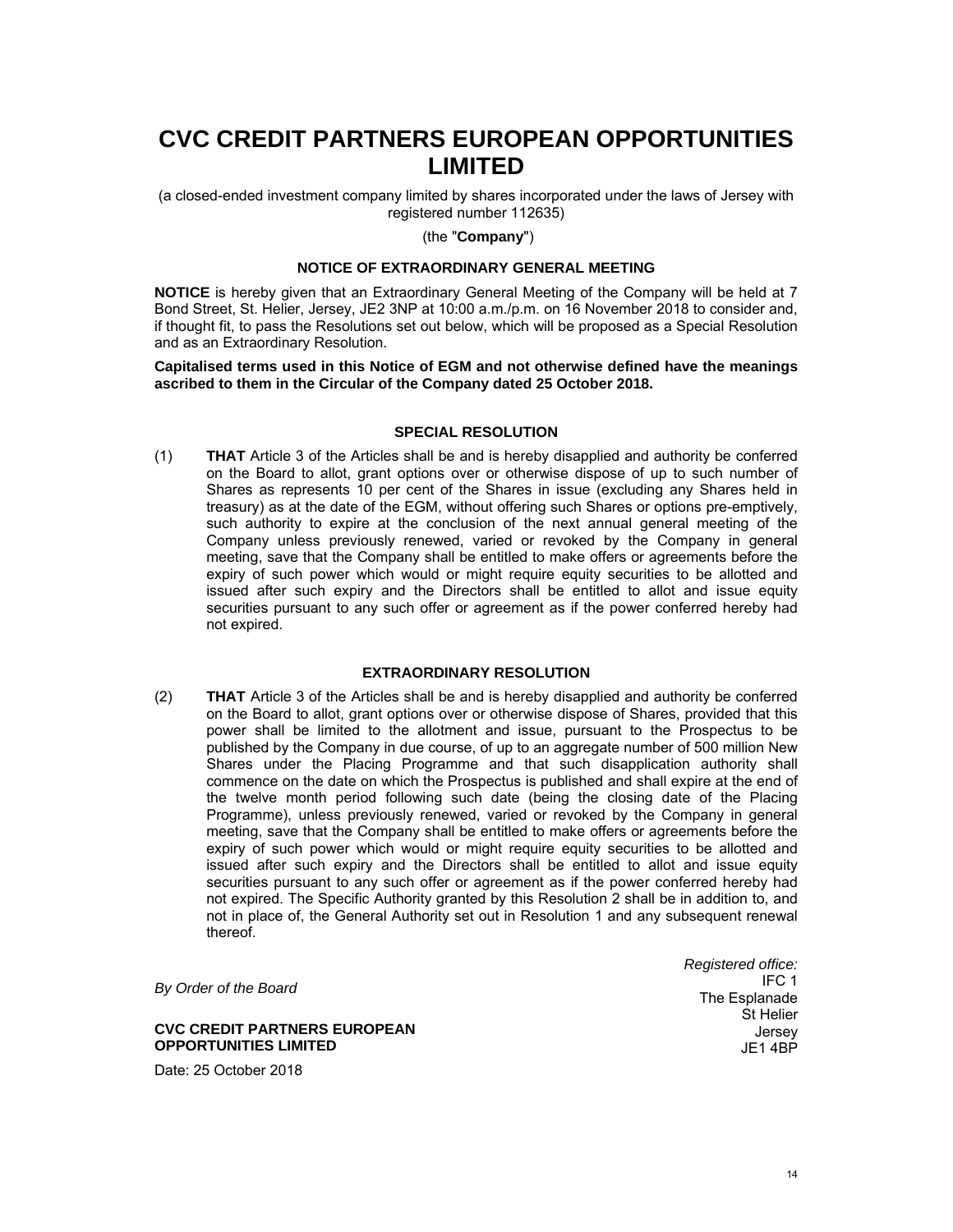Notes:

- (1) A member entitled to attend and vote is entitled to appoint a proxy to attend and vote instead of the member. A proxy need not also be a member.
- (2) To be valid, a Proxy Appointment must be submitted using one of the following methods:
	- by sending a Form of Proxy (together, if appropriate, with the power of attorney or other written authority under which it is signed or a certified copy of such power or authority) to Computershare Investor Services (Jersey) Limited, c/o The Pavilions, Bridgwater Road, Bristol, BS13 8AE; or
	- b. in the case of CREST members, by utilising the CREST electronic proxy appointment service,

and in each case the Proxy Appointment (together with any relevant power/authority) must be received (or, in the case of the appointment of a proxy through CREST, retrieved by enquiry to CREST in the manner prescribed by CREST) by the Computershare Registrars not later than 48 hours before the time appointed for holding the EGM as described in the notes below.

- (3) No business shall be transacted at the EGM unless a quorum of members is present at the time when the EGM proceeds to business. Two persons entitled to vote upon the business to be transacted, each being a member or a proxy for a member or a duly authorised representative of a body corporate, shall be a quorum (provided that if the EGM is adjourned for lack of a quorum, and at the adjourned meeting a quorum as defined above is not present within half-an-hour from the time appointed for the EGM one member present, entitled to attend and vote at the EGM or his proxy shall constitute a quorum).
- (4) If within half-an-hour from the time appointed for the EGM a quorum is not present the EGM shall stand adjourned to the same day in the next week at the same time and place.
- (5) On a show of hands, every Shareholder present in person or by proxy or (in the case of a corporation) by duly authorised representative, shall have one vote. On a poll, every Shareholder present in person or by proxy or (in the case of a corporation) by duly authorised representative shall have 1 vote in respect of each Euro Share held by him and 1.17 votes in respect of each Sterling Share held by him. As at 23 October 2018 (being the last practicable date prior to the publication of this Notice of EGM) the Company's issued share capital, excluding treasury shares, comprised 125,649,469 Euro Shares and 337,470,654 Sterling Shares and, therefore, the total number of voting rights in the Company as at 23 October 2018 was 520,490,134 votes.
- (6) In accordance with Article 40 of the CREST Jersey Regulations, to have the right to attend and vote at the EGM referred to above a member must first have his or her name entered in the Company's register of members by not later than 48 hours before the time fixed for the EGM (or, in the event that the EGM be adjourned, on the register of members 48 hours before the time of the adjourned meeting). Changes to entries on that register after that time (or, in the event that the EGM is adjourned, on the register of members less than 48 hours before the time of any adjourned meeting) shall be disregarded in determining the rights of any member to attend and vote at the EGM referred to above.
- (7) CREST members who wish to appoint a proxy by utilising the CREST electronic proxy appointment service may do so for the EGM and any adjournment(s) thereof by utilising the procedures described in the CREST Manual, which is available to download from the Euroclear website (www.euroclear.com/CREST). CREST personal members or other CREST sponsored members, and those CREST members who have appointed a voting service provider(s), should refer to their CREST sponsor or voting service provider(s), who will be able to take the appropriate action on their behalf.
- (8) In order for a Proxy Appointment, or instruction, made by means of CREST to be valid, the appropriate CREST message (a "**CREST Proxy Instruction**") must be properly authenticated in accordance with Euroclear specifications and must contain the information required for such instructions, as described in the CREST manual. The message must be transmitted so as to be received by the latest time for receipt of Proxy Appointments specified above. For this purpose, the time of receipt will be taken to be the time (as determined by the timestamp applied to the message by the CREST applications host) from which the issuer's agent (ID 3RA50) is able to retrieve the message by enquiry to CREST in the manner prescribed by CREST. The Company may treat as invalid a CREST Proxy Instruction in the circumstances set out in Article 34 of the CERST Jersey Regulations.
- (9) CREST members and, where applicable, their CREST sponsors or voting service provider(s) should note that Euroclear does not make available special procedures in CREST for any particular messages.
- (10) Normal system timings and limitations will therefore apply in relation to the input of CREST Proxy Instructions. It is the responsibility of the CREST member concerned to take (or, if the CREST member is a CREST personal member or sponsored member or has appointed a voting service provider(s), to procure that his CREST sponsor or voting service provider(s) take(s)) such action as shall be necessary to ensure that a message is transmitted by means of the CREST system by any particular time. In this connection, CREST sponsors or voting service providers are referred, in particular, to those sections of the CREST Manual concerning practical limitations of the CREST system and timings.
- (11) Resolution 1 will be proposed at the EGM as a Special Resolution; Resolution 2 will be proposed at the EGM as an Extraordinary Resolution.
- (12) Capitalised terms used in this Notice of EGM and not otherwise defined have the meanings ascribed to them in the Circular of the Company dated 25 October 2018.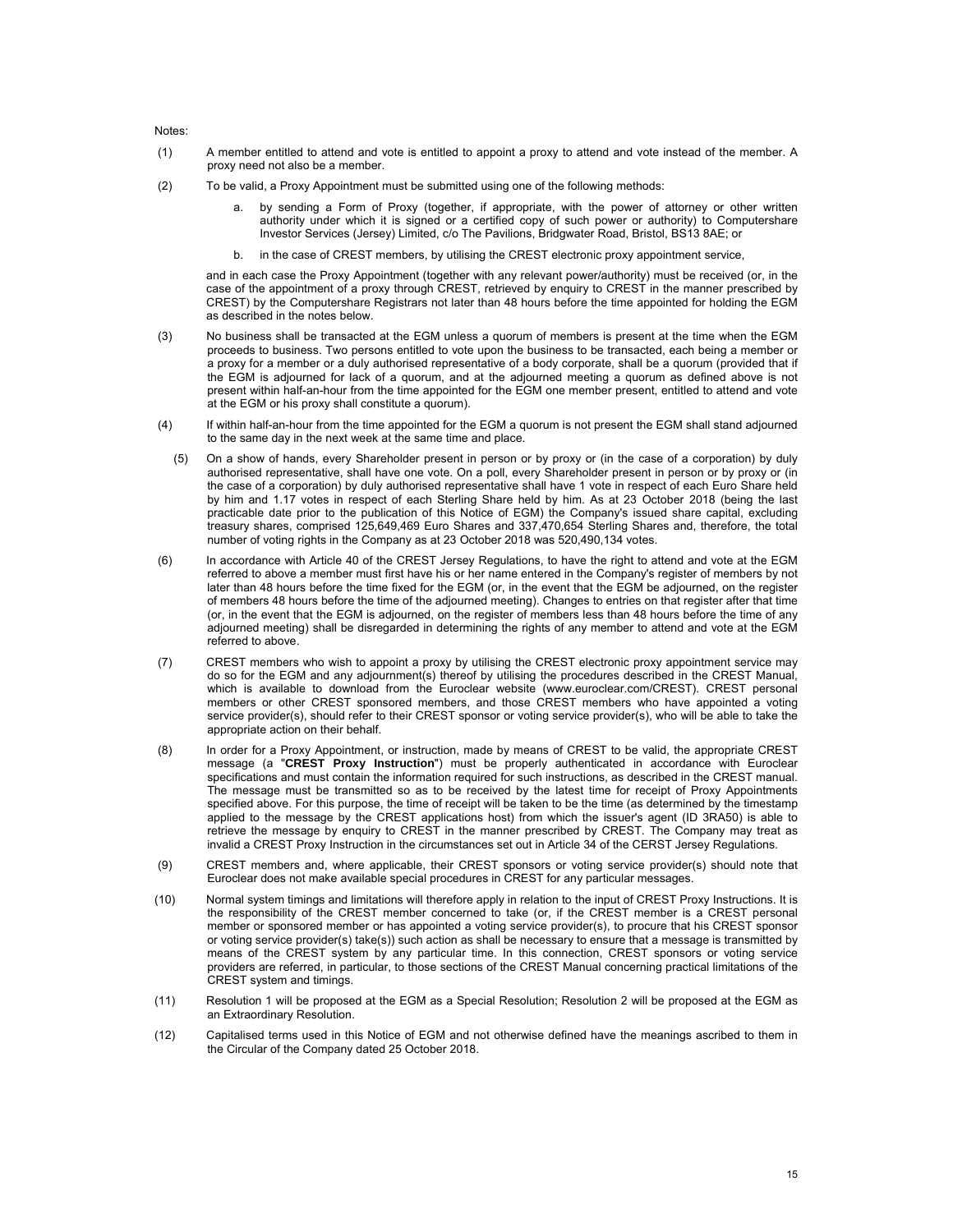## **FORM OF PROXY FOR USE AT THE EGM**

## **CVC CREDIT PARTNERS EUROPEAN OPPORTUNITIES LIMITED**

*(a closed-ended investment company limited by shares incorporated under the laws of Jersey with registered number 112635)* 

To be used for the Extraordinary General Meeting of CVC Credit Partners European Opportunities Limited (the "**Company**") to be held at 7 Bond Street, St. Helier, Jersey JE2 3NP at 10:00 a.m. on 16 November 2018.

I/We

 $\_$  , and the set of the set of the set of the set of the set of the set of the set of the set of the set of the set of the set of the set of the set of the set of the set of the set of the set of the set of the set of th  $\overline{\phantom{0}}$ of  $\_$  , and the state of the state of the state of the state of the state of the state of the state of the state of the state of the state of the state of the state of the state of the state of the state of the state of the

being the holder of \_\_\_\_\_\_\_\_\_\_\_\_\_\_ (insert number) Euro Shares/Sterling Shares\* (delete as appropriate) of the Company hereby appoint the Chairman of the meeting, or failing him/her

 $\_$  , and the set of the set of the set of the set of the set of the set of the set of the set of the set of the set of the set of the set of the set of the set of the set of the set of the set of the set of the set of th

 $\overline{\phantom{0}}$ 

as my/our proxy to vote on my/our behalf at the Extraordinary General Meeting of the Company referred to above and at any adjournment thereof on the resolution set out below or otherwise as he shall think fit.

|                                                                                                                                                                                                                                                                                                                                                                                                                                                                                                                                                                                                                                                                                                                                                                                                                                                                                                                                                                      | <b>FOR</b> | <b>AGAINST</b> | <b>WITHHELD</b> |
|----------------------------------------------------------------------------------------------------------------------------------------------------------------------------------------------------------------------------------------------------------------------------------------------------------------------------------------------------------------------------------------------------------------------------------------------------------------------------------------------------------------------------------------------------------------------------------------------------------------------------------------------------------------------------------------------------------------------------------------------------------------------------------------------------------------------------------------------------------------------------------------------------------------------------------------------------------------------|------------|----------------|-----------------|
| <b>RESOLUTION 1 (SPECIAL RESOLUTION)</b>                                                                                                                                                                                                                                                                                                                                                                                                                                                                                                                                                                                                                                                                                                                                                                                                                                                                                                                             |            |                |                 |
| THAT Article 3 of the Articles shall be and is hereby<br>disapplied and authority be conferred on the Board to<br>allot, grant options over or otherwise dispose of up to<br>such number of Shares as represents 10 per cent of<br>the Shares in issue (excluding any Shares held in<br>treasury) as at the date of the EGM, without offering<br>such Shares or options pre-emptively, such authority to<br>expire at the conclusion of the next annual general<br>meeting of the Company unless previously renewed,<br>varied or revoked by the Company in general meeting,<br>save that the Company shall be entitled to make offers<br>or agreements before the expiry of such power which<br>would or might require equity securities to be allotted<br>and issued after such expiry and the Directors shall be<br>entitled to allot and issue equity securities pursuant to<br>any such offer or agreement as if the power conferred<br>hereby had not expired. | П          |                |                 |
| <b>RESOLUTION 2 (EXTRAORDINARY RESOLUTION)</b>                                                                                                                                                                                                                                                                                                                                                                                                                                                                                                                                                                                                                                                                                                                                                                                                                                                                                                                       |            |                |                 |
| THAT Article 3 of the Articles shall be and is hereby<br>disapplied and authority be conferred on the Board to<br>allot, grant options over or otherwise dispose of<br>Shares, provided that this power shall be limited to the<br>allotment and issue, pursuant to the Prospectus to be<br>published by the Company in due course, of up to an                                                                                                                                                                                                                                                                                                                                                                                                                                                                                                                                                                                                                      | П          |                |                 |